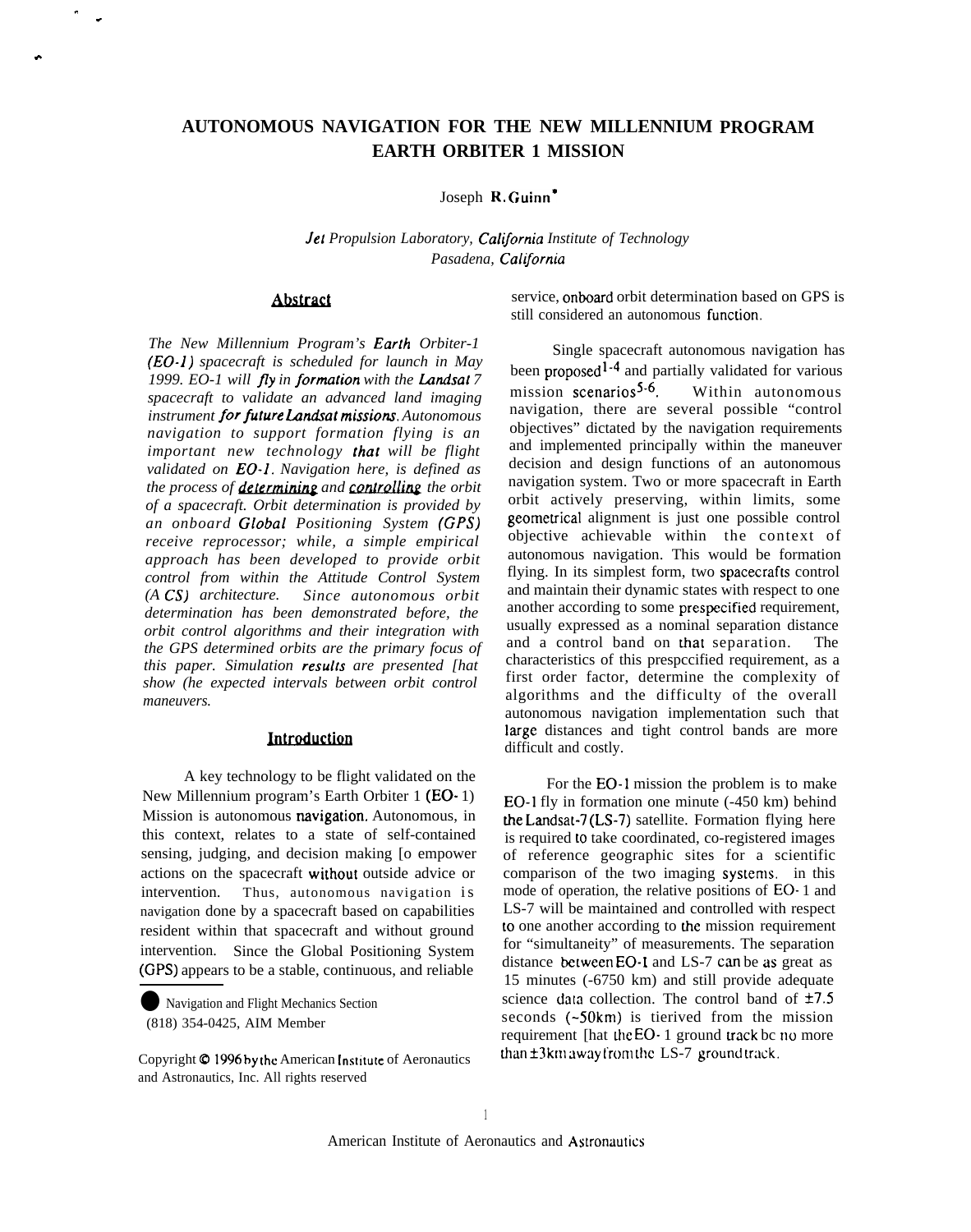LS-7 is considered to be a non-cooperative partner with EO-1, except perhaps [o share its mission plan and navigational data at Orbit Maintenance Maneuvers. Smaller control bands are possible if some form of cooperative, near real-time data exchange were possible between EO- 1 and LS-7, thus providing a more rigorous demonstration of formation flying. Cooperative formation flying using various methods of filtering spacecraft [o spacecraft range have been proposed $7-9$  and techniques from this paper can be extended to support such missions.

.

Since EO- 1 is a technology validation mission several autonomous navigation approaches have been selected for flight validation. Fig. 1. shows the flight software architecture. An executive called "AUTOCON" hosts the various autonomous navigation flight software. The Goddard Space Flight Center (GSFC) is responsible for developing AUTOCON with it's set of autonomous navigation algorithms  $10$ . An empirical approach capable of using only the GPS kinematic "navigation solutions" is provided by the Jet Propulsion Laboratory  $(JPL)^{1}$ . In this reference, a generic mathematical formulation is presented that provides the basis for the simulation results presented here.

## **Simulation**

The simulation architecture for the JPL approach is shown in Fig.2. Simulated trajectories with gravitational and drag dynamics are required. In addition, noise is added to the resulting EO- 1 orbits to simulate the expected GPS measurement system performance. For the GPS "navigation solutions", random noise of  $450m (30)$  12 is applied. The filtered onboard solutions from "GEODE" $l<sup>3</sup>$ are expected to be accurate to about 5m  $(3\sigma)$ .

The choice of epoch was driven by the solar activity cycle since atmospheric drag depends largely on the levels of solar flux and geomagnetic index. Fig.3 shows actual solar flux data from January 1, 1986 to June 1, 1997. Accounting for the known 11 year solar cycle and noting that full closed-loop flight validation is scheduled for May 1, 2000, the epoch May 1, 1989 was selected. A 10:00 A.M. descending equatorial crossing is required for the LS-7 orbit. Thus, EO-  $1$ 's requirement is  $10:01A$ . M descending crossing. The longitude of ascending node for each spacecraft rcflccls these requirements and the full set

of initial mean orbital elements are given in Table 1.

| Table 1                        |          |          |  |
|--------------------------------|----------|----------|--|
|                                | $EQ-1$   | $LS-7$   |  |
| Semimajor Axis (km)            | 7077.732 | 7077.732 |  |
| Eccentricity                   | 0.001175 | 0.001175 |  |
| inclination $($ <sup>o</sup> ) | 98.2102  | 98.2102  |  |
| Long. of Asc. Node $(°)$       | 188.547  | 188.297  |  |
| Arg. of Periapsis $(°)$        | 90.0     | 90.0     |  |
| Mean Anomaly $(^\circ)$        | $-3.645$ | 0.0      |  |
| Epoch: May 1, 198900:00:00 UTC |          |          |  |

A box-wing model was chosen for drag area representation of both spacecraft. The areas and masses selected are based on the best known dimensions as of summer 1997. Table 2. gives the EO- 1 and LS-7 values used in the simulation.

| Table 2                           |      |        |
|-----------------------------------|------|--------|
|                                   | EO-1 | LS-7   |
| Drag Area $(m^2)$                 | 77   | 19.0   |
| Mass (kg)                         | 529  | 2041   |
| Ballistic Coefficient(A/M) 0.0146 |      | 0.0093 |

# **Results**

Truth data are obtained from the noise free integrated orbits that include the full gravitational and atmospheric drag dynamics. Fig.4. shows the true and inferred along track variations with the nominal one minute (-450km) separation removed. The along track control band was set at  $\pm 50 \text{km}$  (equivalent to about  $\pm 3km$  equatorial longitude ground track offset).

As the semimajor axes of both orbits decrease due to drag, Fig.5., the first control boundary encountered is the LS-7 east ground track constraint, see Fig.6 at about day eight. At that time both LS-7 and EO- 1 perform along track maneuvers to raise their respective semimajor axes. Since the EO-1 orbit decays faster than LS-7 the EO-1 maneuver magnitude is larger to achieve the same post maneuver semimajor axis. An additional component is also added to the EO-1 maneuver to null the along track separation.

In Fig.6. [he longitude offsets relative to the desired ground track are presented for EO- I and LS-7. The EO- 1 data are derived from the simulated GPS states with  $450m$  (3 $\sigma$ ) noise. The LS-7 data arc noise free and represent "truth" values. A separation of 3km develops around 16 days and is equivalent to the 50km along track separation discussed earlier ( $\epsilon$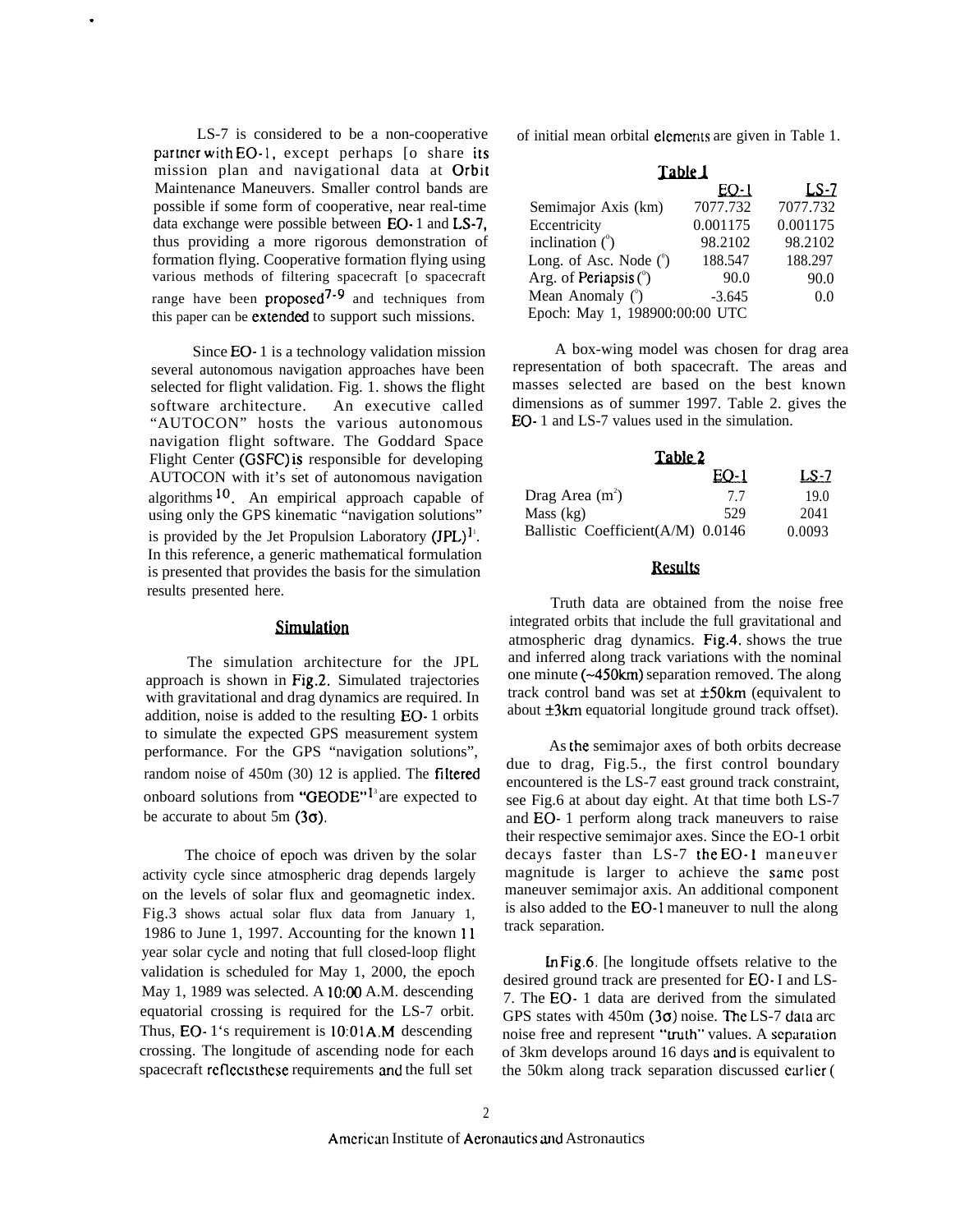see Fig.4.). Thus, a single EO- 1 maneuver is performed that raises the EO- 1 semimajor axis and brings the EO- 1 ground track back toward LS-7 's.

.

The simulation is run out to accommodate another LS-7 maneuver at 34 days and an EO- 1 only formation maintenance maneuver at 55 days.

## **Conclusions**

The resulting performance of using GPS "navigation solutions" for autonomous orbit determination and a simple empirical algorithm for autonomous orbit control is shown in this paper to be feasible by simulation. This approach is ready for flight validation on the New Millennium Program EO-1/LS-7 autonomous naviga[ion/formation flying mission.

#### Acknowledgements

The research described in this paper was carried out by the Jet Propulsion Laboratory, California Institute of Technology, under contract with the National Aeronautics and Space Administration.

### **Beferences**

- [1] Guinn, J. R., and others, "Autonomous Spacecraft Navigation for Earth Ground Track Repeat Orbits Using GPS," presented at the AAS/AIAA Space Flight Mechanics Meeting, Austin, TX., 12-15 February 1996
- (2] Wertz, J. R., "Implementing Autonomous Orbit Control," presented at the 19th Annual AAS Guidance and Control Conference , Breckenridge, CO., 7-11 February 1996.
- [3] Collins, J., and R. Conger, "MANS: Autonomous Navigation and Orbit Control for Communications Satellites," AIAA 94-1127- CP, presented at the AIAA International Communication Satellite Systems Conference, San Diego, CA., 15 February 1994.
- [4] Ketchum, E., "Autonomous Spacecraft Orbit Determination Using Magnetic Field and Attitude Information," presented at the 19th Annual AAS Guidance and Control Conference, Breckenridge, CO., 7-11 February 1996.
- (5] Anthony, J. and P. Pepperi, "US Air Force Phillips Laboratory Autonomous Space Navigation Experiment," presented at the

A[AA/Utah State University Conlcrcncc *on* Small Satellites, September 1992.

- (6] Gramling, C. J., and others, "Flight Qualification of the TDRSS Onboard Navigation System (TONS)," presented at the AAS/AIAA Astrodynamics Specialists Conference, Victoria, B. C., Canada, 16-19 August 1993.
- [7] Clohessy, W. and R. Wiltshire, "Terminal Guidance System for Satellite Rendezvous," *Journal of the Aerospace Sciences,* Vol. 27, No. 9, pp. 653-658, Sept., 1960.
- [8] Vassar,R. and R. Sherwood, "Formationkeeping for a Pair of Satellites in a Circular Orbit," *Journal of Guidance, Control, and Dynamics,* Vol. 8, No. 2, pp. 235-242, Mar-Apr, 1985.
- [9] Middour, J. W., "Along Track Forma[ionkeeping for Satellites with Low Eccentricity," *Journal of the Astronautical Sciences, Vol. 41, No. 1,* pp. 19-33, Jan-Mar, 1993.
- [10] Folta, D. and others "Foundations of formation flying for Mission to Planet Earth and New Millemium ," presented at the AIAA/AAS Astrodynamics Specialists Conference, July 29-31, 1997.
- [11] Guinn, J.R. and R.J. Boain, "Spacecraft Autonomous Navigation for Formation Flying Earth Orbiters Using GPS," presented at the AIAA/AAS Astrodynamics Specialists Conference, July 29-31, 1997.
- [12] GPS Tensor™ Brochure, Space Systems/Loral.
- [13] van Grass, F. and M. Braasch, "Selective Availability, " Global Positioning System: Theory and Applications, Vol. 1, pp 3-28, Progress in Astronautics and Aeronautics, Vol. 163, 1996.
- [14] 1992 Federal Radionavigation Plan, DOT-VNTSC-RSPA-92-2/DOD -4650.5.
- [15] Bertiger, W., et al., GPS precise tracking of TO PEX/POSEIDON: Results and Implications, *J. Geophys. Res.,* 99, 24449- 24464, 1994.
- [ 16] Heuberger, J., and L. Church, "Landsat-4 Global Positioning System Navigation Results," AAS 83-363, Proceedings of the American Astronomical Society /AIAA Astrodynamics Conference, Lake Placid, NY., Aug 25, 1983.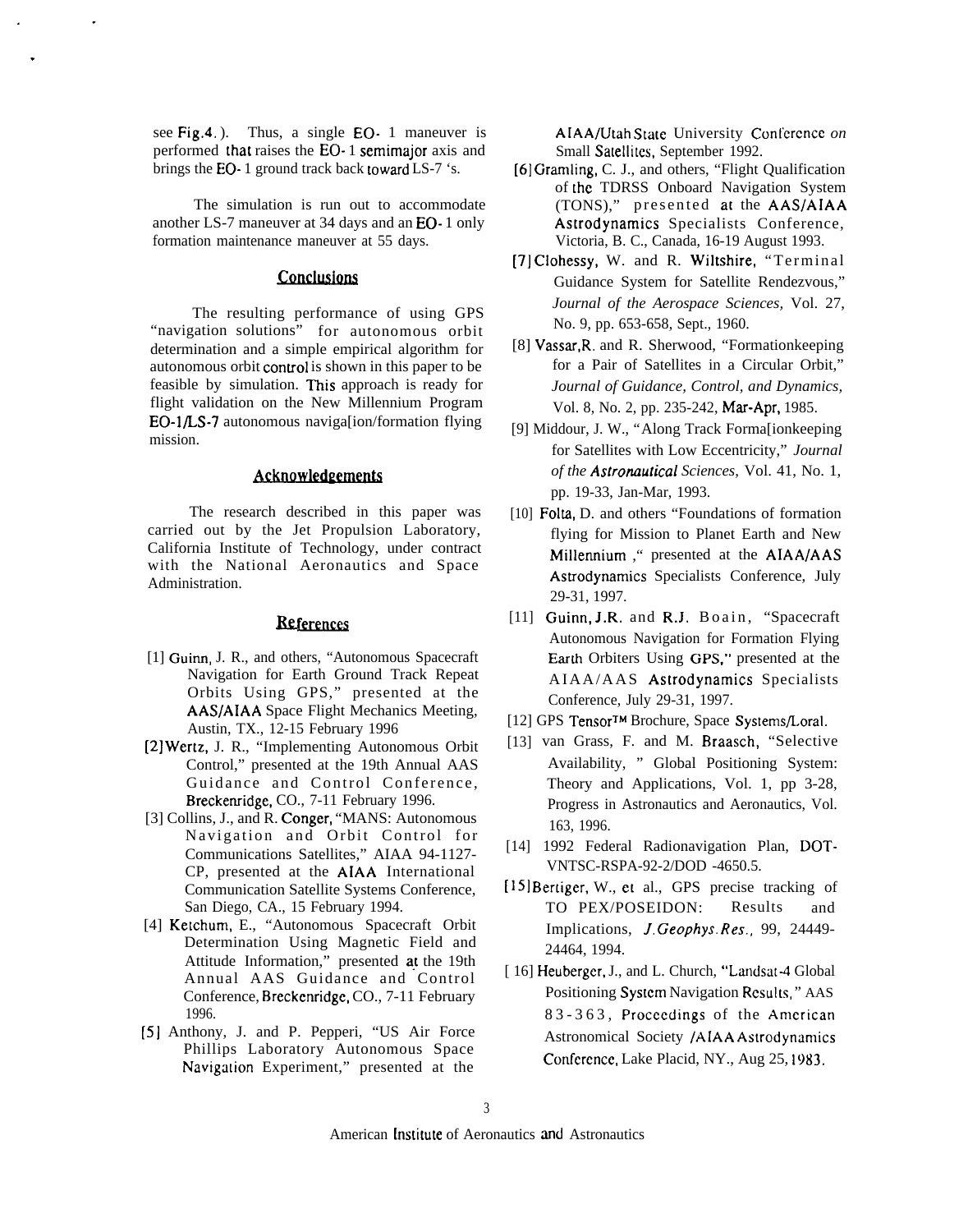

EO-1 Autonomous Navigation/Formation Flying System

 $\sim 10^{-4}$ 

Fig.1-EO-1 Flight Software Architecture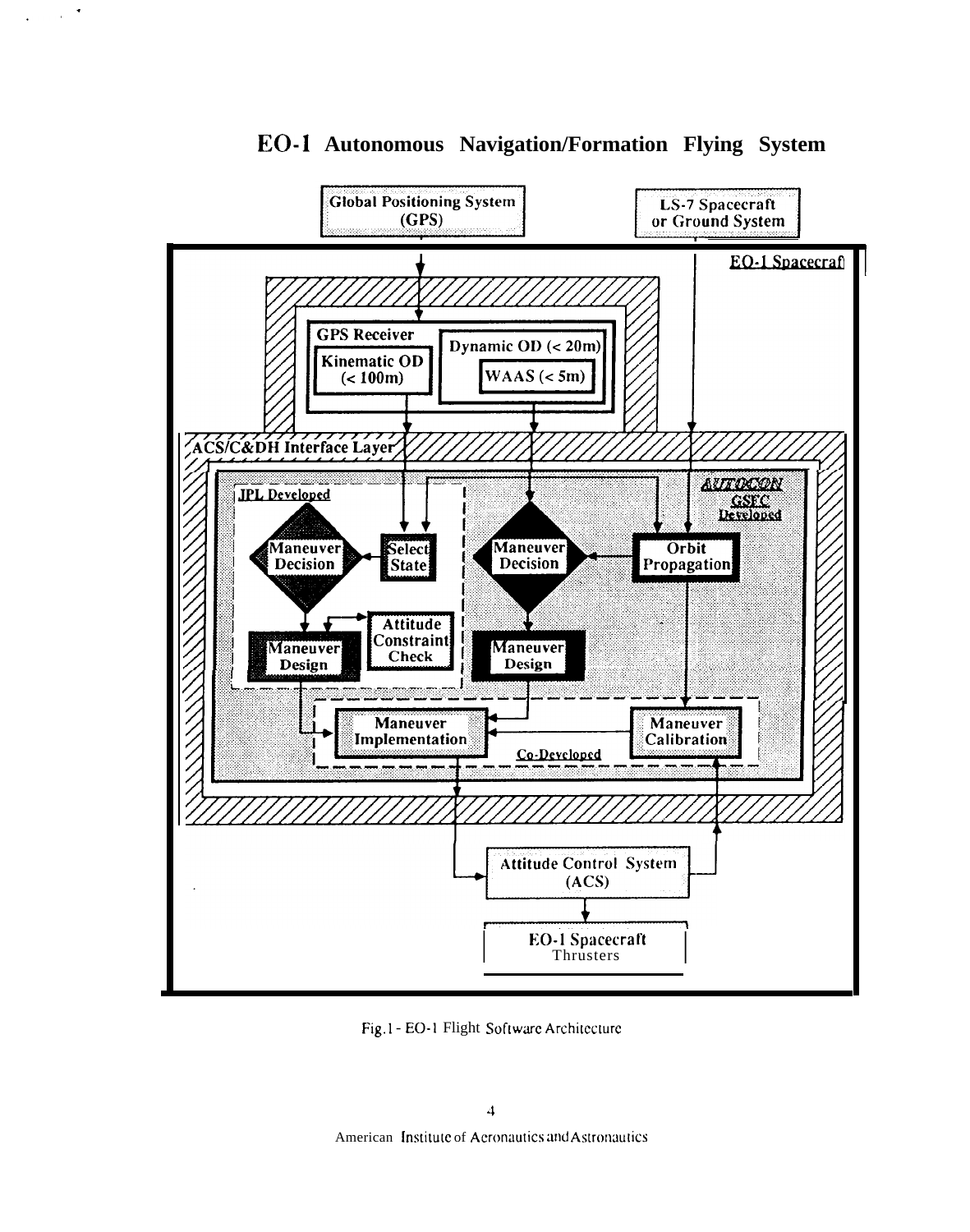

Simulation of EO-1 Autonomous Navigation/Formation Flying System

 $\overline{a}$ 

Fig.2. - EO- 1 Simulation Architecture



Fig. 3- Solar Flux History

5 American Institute of Aeronautics and Astronautics